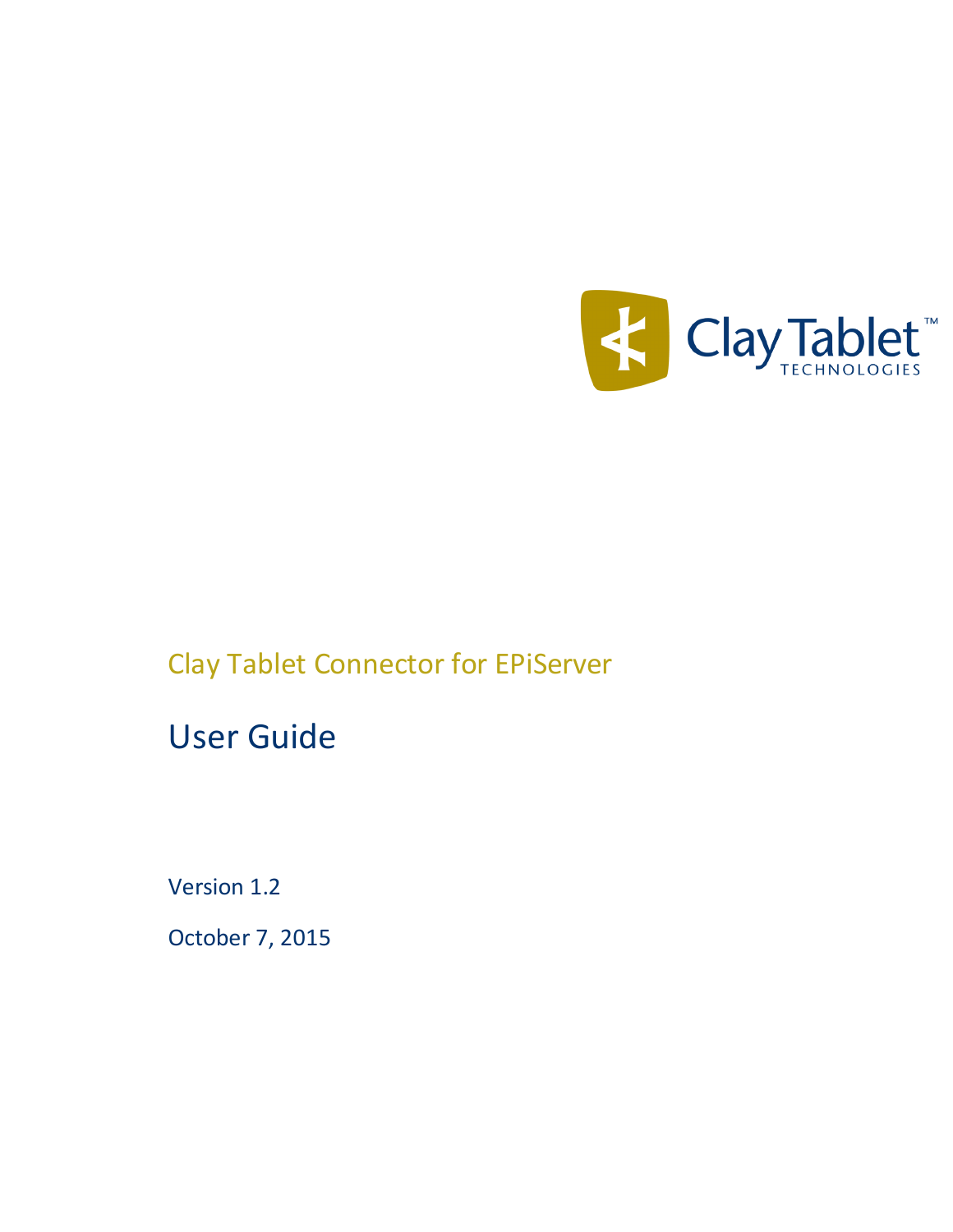# **Copyright**

Copyright © 2005-2015 Clay Tablet Technologies Inc. All rights reserved.

All rights reserved. This document and its content are protected by Canadian copyright and intellectual property law, and are the exclusive property of Clay Tablet Technologies Inc. ("Clay Tablet").

This document and its content may not be copied, published, distributed, downloaded or otherwise stored in a retrieval system, transmitted or converted, in any form or by any means, electronic or otherwise, without the prior written permission of Clay Tablet. Information in this document is subject to change without notice and does not represent a commitment on the part of Clay Tablet.

Although the information in this document has been carefully reviewed, Clay Tablet does not warrant it to be free of errors or omissions. Clay Tablet reserves the right to make corrections, updates, revisions, or changes to the information in this document.

Clay Tablet Technologies is a registered trademark. All other brand and product names used in this document are the property of their respective owners. Clay Tablet disclaims any responsibility for specifying which marks are owned by which companies or organizations.

The contents of this document are the property of Clay Tablet Technologies.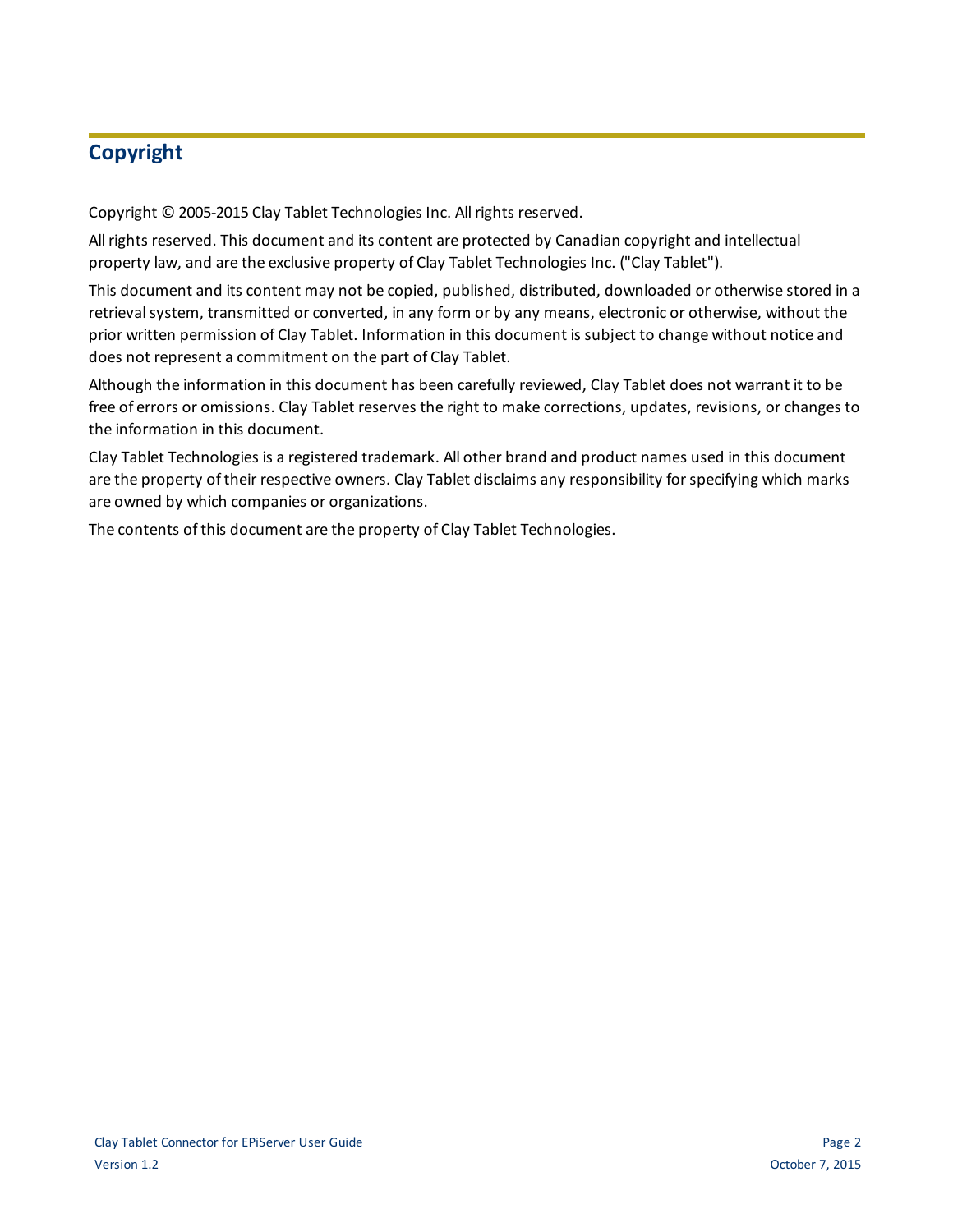# **Contents**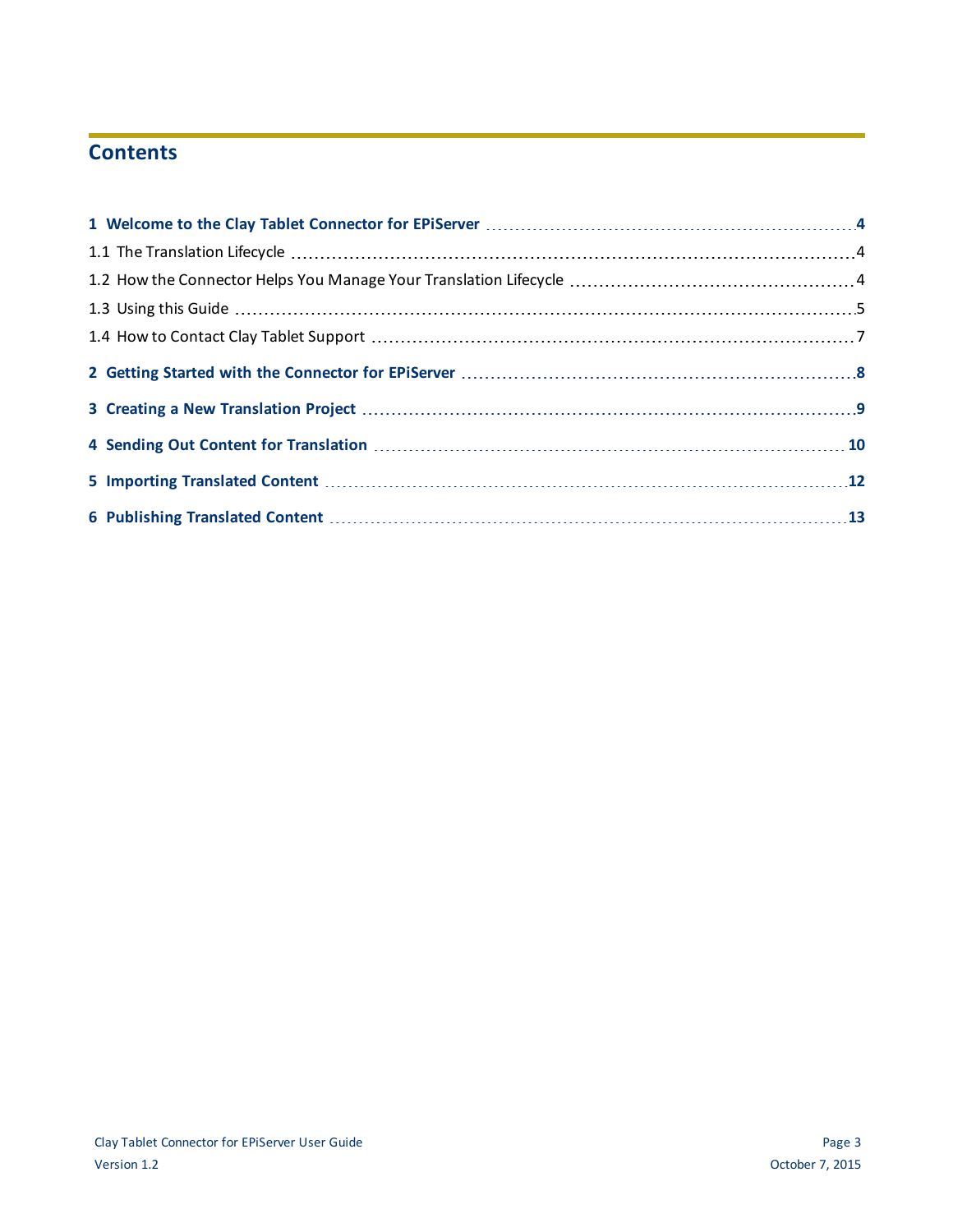### <span id="page-3-0"></span>**1 Welcome to the Clay Tablet Connector for EPiServer**

Welcome to the Clay Tablet Connector for EPiServer ("Connector"). The Connector enables you to automate sending and retrieving content assets from EPiServer, which dramatically reduces the effort required to create, maintain, and publish Web content in multiple languages.

#### <span id="page-3-1"></span>**1.1 The Translation Lifecycle**

The *translation lifecycle* is the broad process ofselecting content, sending it out for translation, and then receiving the translated content back from translation.

This set of steps usually fits inside a larger, more general process called the *content lifecycle*, which is the process of creating, reviewing, editing, approving, and publishing content.

When you consider the translation lifecycle and the content lifecycle together, you have the *global content value chain*, which is the strategy for managing multilingual content.

The content lifecycle and the translation lifecycle are impacted by the workflow steps you implement in EPiServer to manage multilingual content.

Remember that localizing content is a subset of steps in the broader content lifecycle. This will improve your focus on key localization considerations, improve processes, and keep all content stakeholders included. Together, this results in better content management.

#### <span id="page-3-2"></span>**1.2 How the Connector Helps You Manage Your Translation Lifecycle**

The Clay Tablet Connector for EPiServer ("Connector") is a plug-in module for EPiServer. It provides a range of features and user interface enhancements in EPiServer that enable you to select, send, monitor, and retrieve content for translation into any language EPiServer supports.

These features automate the process, which dramatically reduces the effort and time required for the export and re-importation of content that needs to be localized. This is very helpful when translating large volumes of content or ensuring that translated content is quickly re-imported to meet deadlines.

When you use the Connector, you manage your translation lifecycle entirely from within EPiServer:

- 1. The Connector exports your content from EPiServer in either XML or HTML format and delivers these content files to the central, hosted Clay Tablet Platform.
- 2. The Clay Tablet Platform delivers your content to your translation providers, based on routing rules that your company chooses and Clay Tablet Technologies implements.
- 3. When the translated content is ready, the Clay Tablet Platform retrieves it from your translators and delivers it to the Connector.
- 4. The Connector automatically re-imports the content into the correct location in EPiServer.

You can then review, revise, reject, or publish the translated content as needed.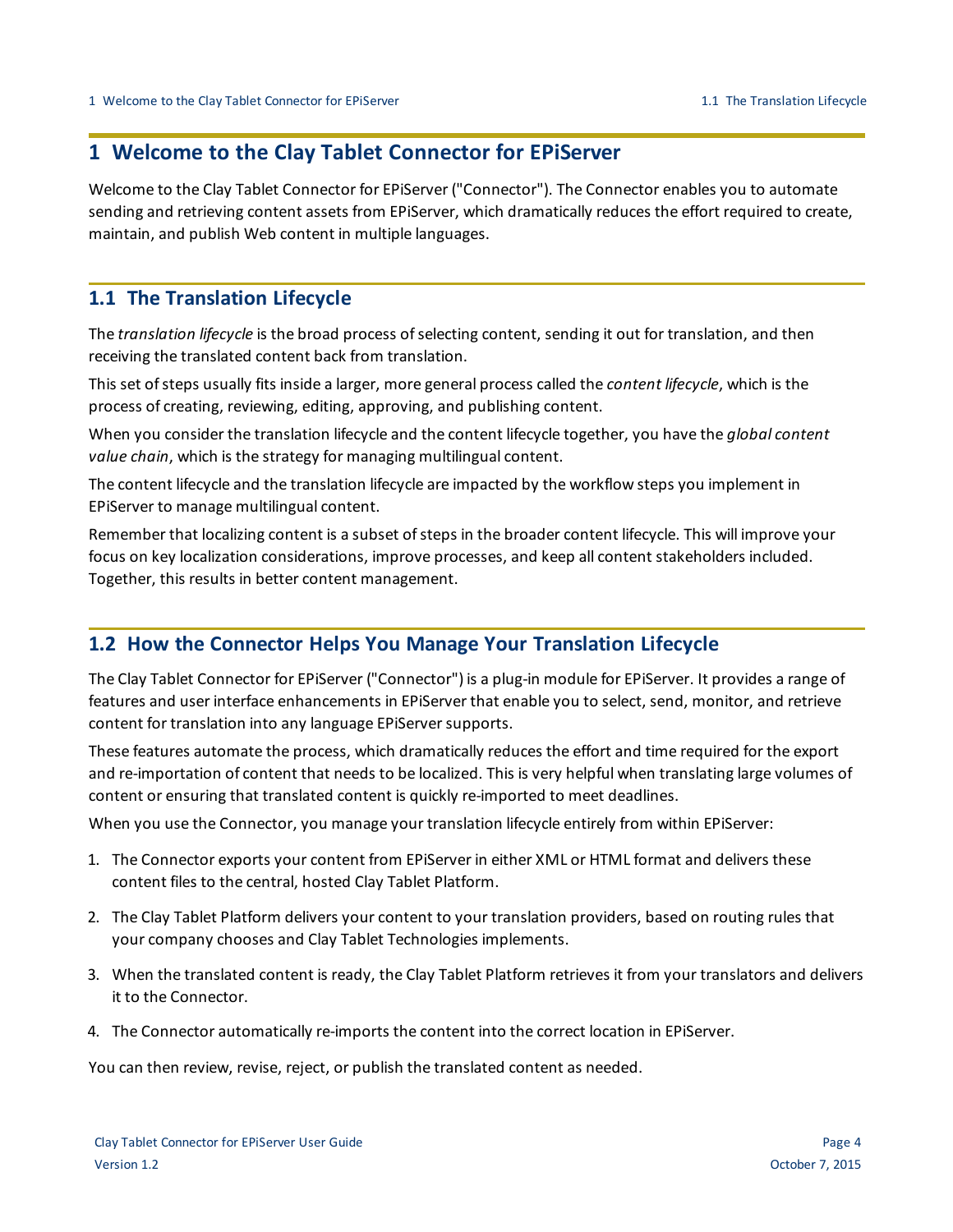**Note:** Neither the Connector nor the Clay Tablet Platform performs any translation. Similarly, Clay Tablet Technologies does not provide any translation services. Your company chooses the translation provider that performs the translation.

#### <span id="page-4-0"></span>**1.3 Using this Guide**

#### **Purpose of this guide**

This guide describes how to use the Clay Tablet Connector ("Connector") for EPiServer to manage your translation lifecycle. It describes how to send out content items from EPiServer for translation and receive them back from translation.

#### **Who should use this guide**

This guide is intended for content editors, project, marketing, localization or translation managers, or others who are responsible for creating, editing, or approving assets for translation that reside in your EPiServer instance. This guide is also useful for translation providers who receive assets from your EPiServer instance, because it describes your company's translation management process.

#### **What your company setup should be**

This document assumes that:

- Your company already has a functioning instance of EPiServer.
- The Connector has been installed, configured, and tested on your EPiServer instance.
- Clay Tablet Technologies has set up the Clay Tablet Platform to send assets to your translation providers.

#### **What you should already know**

This document assumes that:

- You are familiar with the Connector's configuration for your EPiServer instance, and the reasons for choosing certain configuration options. This is important because your company's configuration determines which features are available.
- You have a strong working knowledge of EPiServer.
- **D** You are familiar with your company's translation process and requirements.
- You have valid user credentials to log into EPiServer.
- **D** You have the required permissions to access the Connector functionality described in this guide.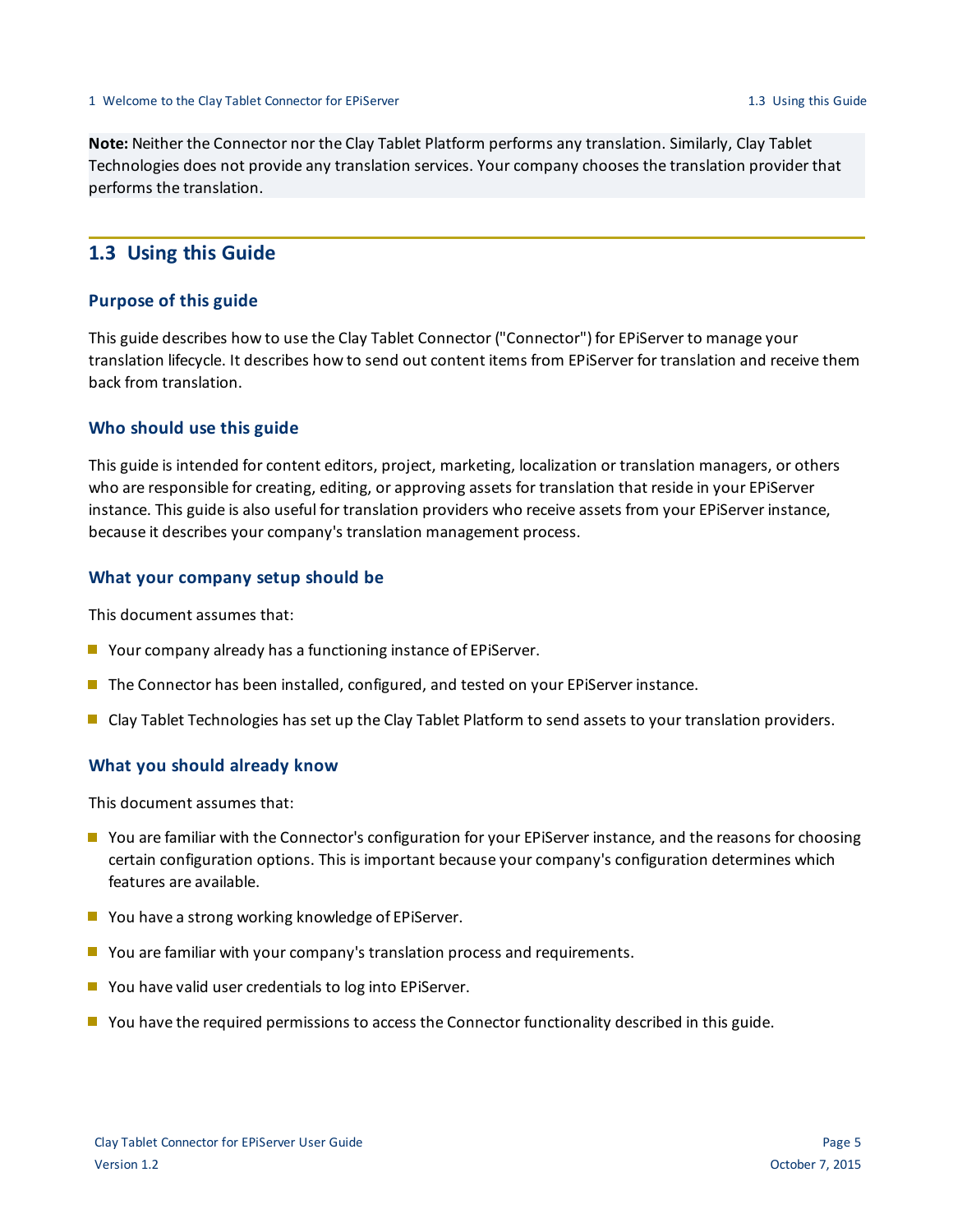**Note:** Not all the features described in this guide may be available. Feature availability depends on both your company's Connector setup and the roles to which you are assigned. If you cannot access functionality that you need, contact your company's inRiver PIM administrator.

#### **How this guide is organized**

This guide contains the following chapters:

| <b>Chapter</b>                                                              | <b>Description</b>                                                                                                                                                                                                          |
|-----------------------------------------------------------------------------|-----------------------------------------------------------------------------------------------------------------------------------------------------------------------------------------------------------------------------|
| "Welcome to the Clay<br><b>Tablet Connector for</b><br>EPiServer" on page 4 | A brief description of the Clay Tablet for EPIServer solution and how it fits into the<br>translation lifecycle. It also includes information about this guide and Clay Tablet<br>Technologies Support contact information. |
| "Getting Started with the<br><b>Connector for EPiServer"</b><br>on page 8   | How to get started and an overview of the Connector interface and key features.                                                                                                                                             |
| "Creating a New<br>Translation Project" on<br>page 9                        | How to create a translation project.                                                                                                                                                                                        |
| Translation" on page 10                                                     | "Sending Out Content for   How to send out a project for translation.                                                                                                                                                       |
| "Importing Translated<br>Content" on page 12                                | How to import translated content into EPiServer.                                                                                                                                                                            |
| "Publishing Translated<br>Content" on page 13                               | How to publish translated content.                                                                                                                                                                                          |

#### **How to find out more about the Clay Tablet Connector for EPiServer**

For information on installing and configuring the Clay Tablet Connector for EPiServer, read the *Clay Tablet Connector for EPiServer Installation and Configuration Guide*.

#### **Documentation conventions**

This guide uses the following conventions:

| <b>Convention Description</b> |                                                                     |
|-------------------------------|---------------------------------------------------------------------|
| <b>Bold</b>                   | Highlights screen elements such as buttons, menu items, and fields. |
| Courier                       | Highlights input, file names, and paths.                            |
| Italics                       | Highlights terms for emphasis, variables, or document titles.       |
|                               | Indicates a menu choice. For example, "Select Edit> Select All."    |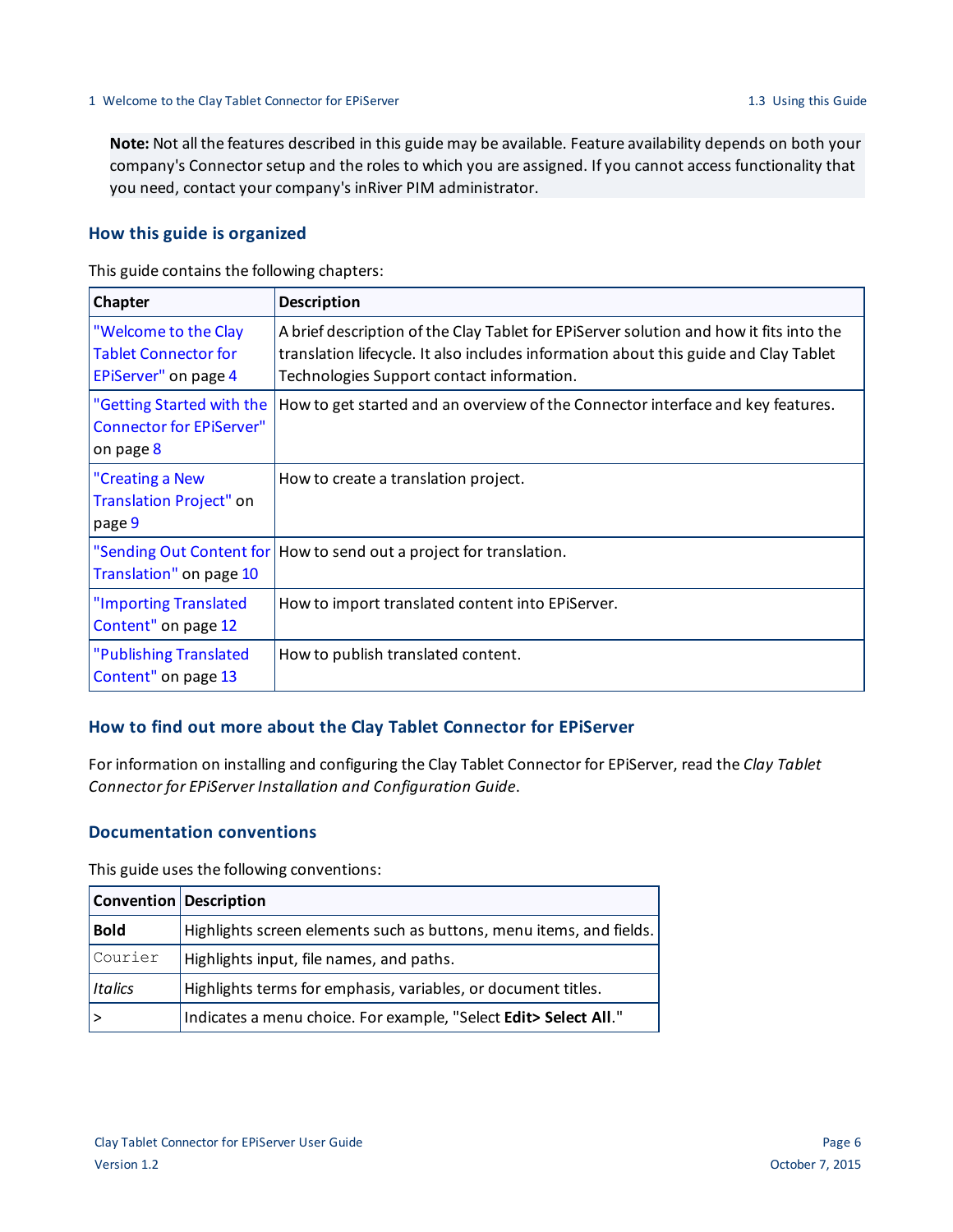# <span id="page-6-0"></span>**1.4 How to Contact Clay Tablet Support**

Email @: [support@clay-tablet.com](mailto:support@clay-tablet.com)

Telephone: +1-416-363-0888 option "3"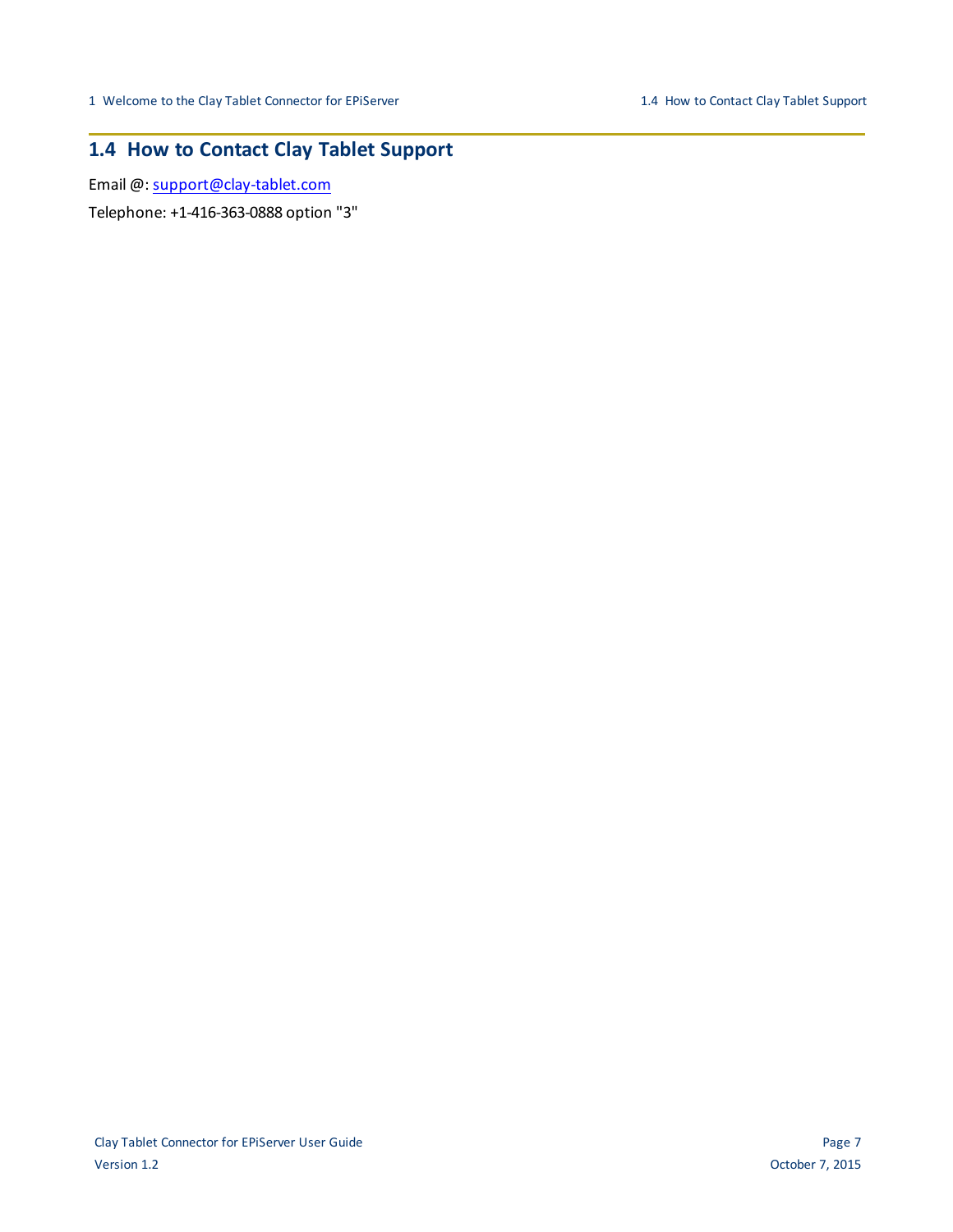## <span id="page-7-0"></span>**2 Getting Started with the Connector for EPiServer**

You access the Connector from EPiServer, so that you can send out content items for translation. You perform the following basic tasks:

- 1. "Creating a New [Translation](#page-8-0) Project" on page 9.
- 2. "Sending Out Content for [Translation"](#page-9-0) on page 10.
- 3. ["Importing](#page-11-0) Translated Content" on page 12.
- 4. ["Publishing](#page-12-0) Translated Content" on page 13.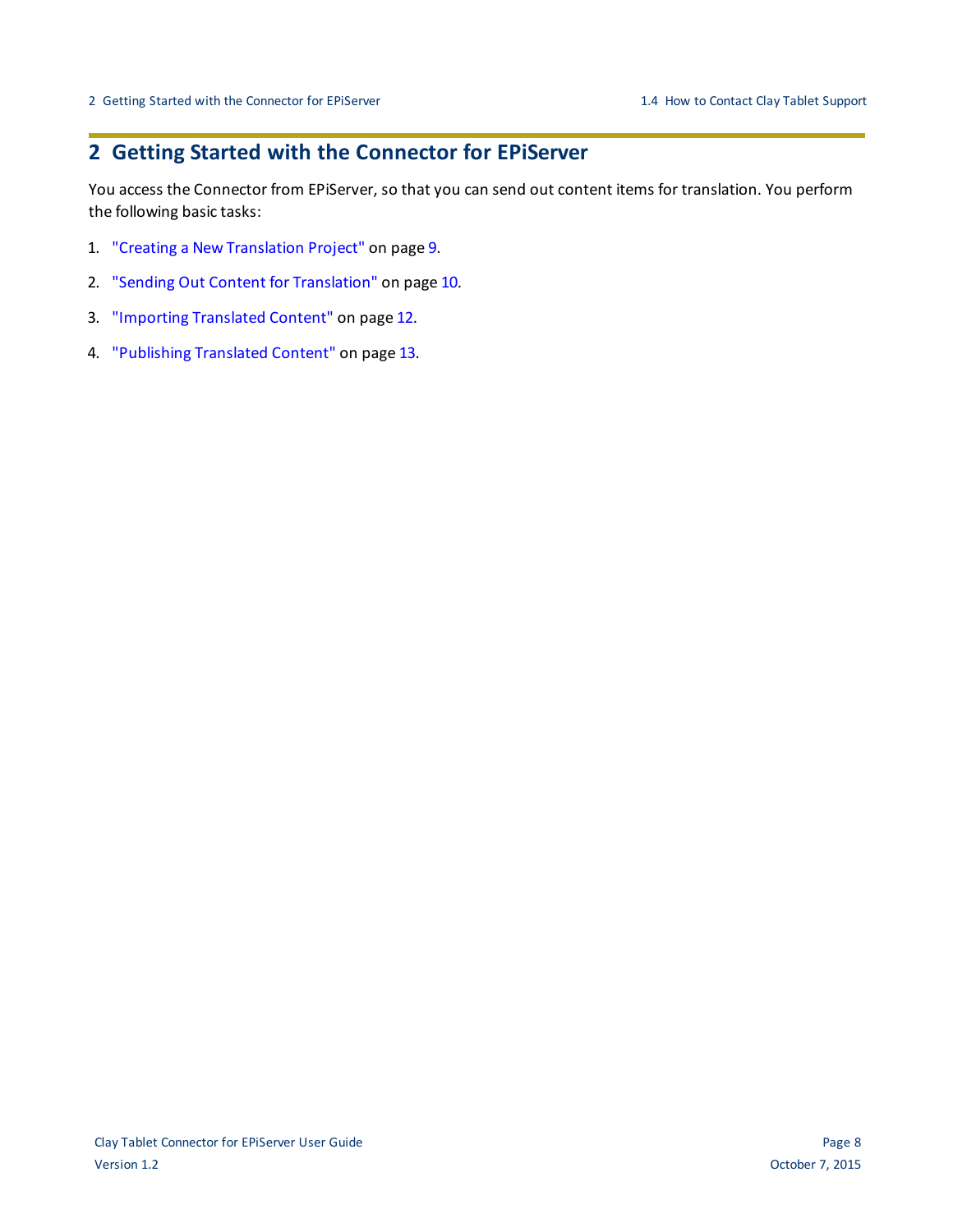# <span id="page-8-0"></span>**3 Creating a New Translation Project**

You create a new translation project to send out content items for translation.

#### **To create a new translation project:**

**Click the plus button at the left bottom of the gadget.** 

| $\vee$ Lionbridge Connector |  |
|-----------------------------|--|
|                             |  |
|                             |  |
|                             |  |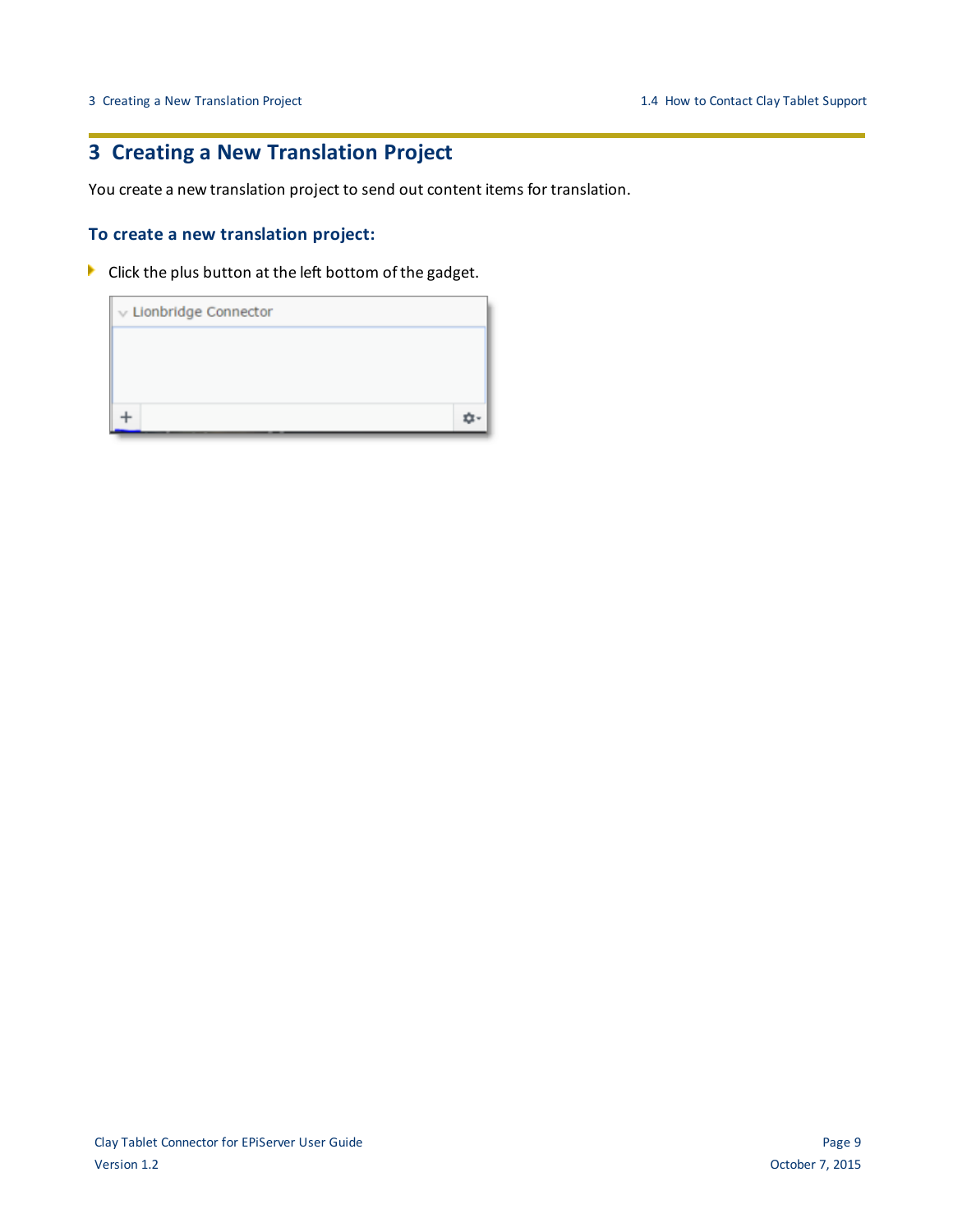# <span id="page-9-0"></span>**4 Sending Out Content for Translation**

You add pages for translation to the translation project and specify other translation settings. Then the project is ready to send out for translation.

You can send out the following types of content for translation:

| Content<br><b>Type</b>           | <b>Description</b>                                                                       | <b>Additional Notes</b>                                                                                                                                     |
|----------------------------------|------------------------------------------------------------------------------------------|-------------------------------------------------------------------------------------------------------------------------------------------------------------|
| EPiServer<br><b>Blocks</b>       | Blocks that are referenced on a<br>page in a Content Area or<br>ContentReference fields. | If the same block has multiple references, the Connector sends<br>it out for translation once, in the context of the first page<br>where it is referenced.  |
| EPiServer<br>page<br>poroperties | The following page properties are<br>supported:<br>String                                | Unsupported page properties will be blank, so you cannot<br>publish the corresponding pages, as described in "Publishing<br>Translated Content" on page 13. |
|                                  | <b>XHtmlString</b><br>ContentArea<br>ContentReference                                    | Tip: Review these pages manually and populate the blank page<br>properties so that you can publish the pages.                                               |

#### **To send out content for translation:**

1. In the gadget, click the project.

| $\vee$ Lionbridge Connector |  |
|-----------------------------|--|
| $\Box$ Projekt 0            |  |
|                             |  |
|                             |  |
|                             |  |
|                             |  |

#### The **Content** page opens.

| <b>Content</b>      |                          |         |
|---------------------|--------------------------|---------|
| Pages to translate  | Edit pages               |         |
| Source Language     | English<br>$\bullet$     |         |
| <b>Translate to</b> | English                  | svenska |
| Due date            | $\overline{\phantom{a}}$ |         |
|                     |                          |         |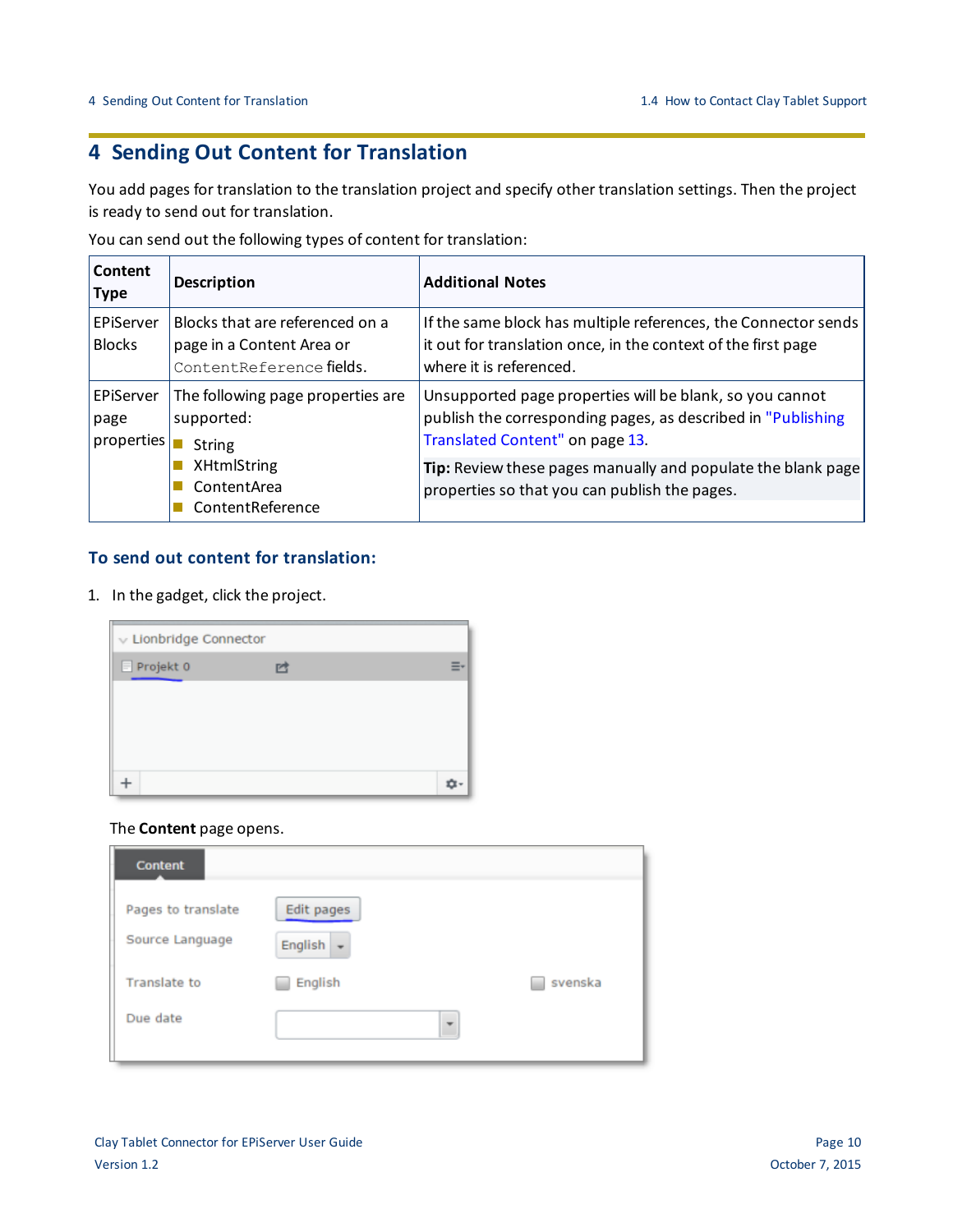#### 4 Sending Out Content for Translation 1.4 How to Contact Clay Tablet Support

- 2. Rename the project.
- 3. Specify the following information about the translation project:

| <b>Field</b>       | <b>Description</b>                                                                 |
|--------------------|------------------------------------------------------------------------------------|
| Pages to translate | Click <b>Edit pages</b> and select the pages to send out for translation.          |
| Source language    | In the dropdown list, select the source language of the pages to translate.        |
| Translate to       | Select the check boxes of the target languages, into which to translate the pages. |
| Due date           | Specify the requested translation deadline.                                        |

4. Expand the translation-project menu, and click **Translate**.

| <b>上 Translate</b>              |
|---------------------------------|
| $\star$ . Import translations   |
| <b>The Publish translations</b> |
| Cancel Project                  |
| <b>X</b> Remove Project         |
|                                 |
|                                 |

Wait for confirmation that the Connector sent out the project for translation before performings another task.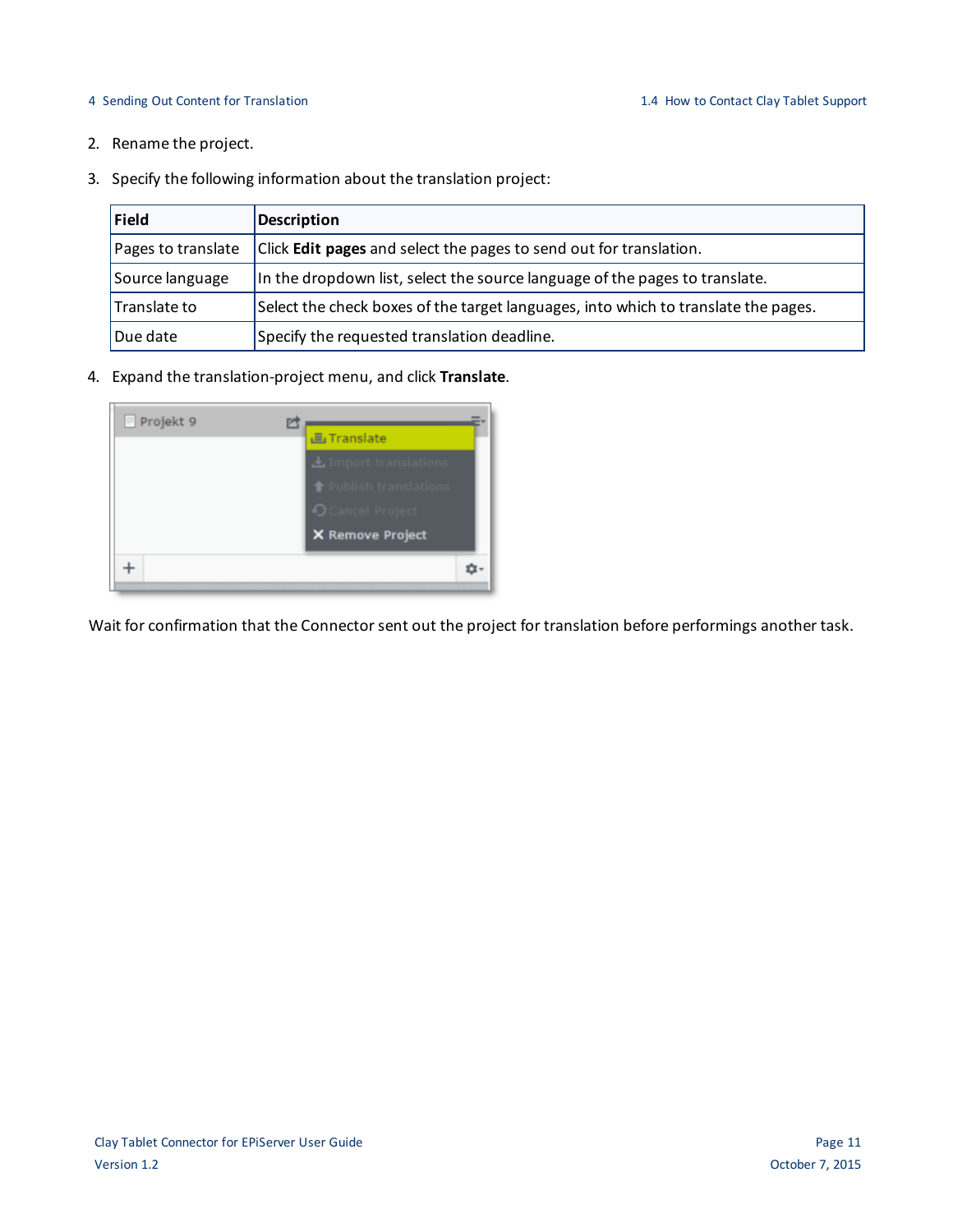## <span id="page-11-0"></span>**5 Importing Translated Content**

When the translation project is complete and has been returned to the Connector, the project status is 100%. You can import the translated content into EPiServer.

#### **To import translated content into EPiServer:**

Expand the translation-project menu and click **Import translations**. ъ.